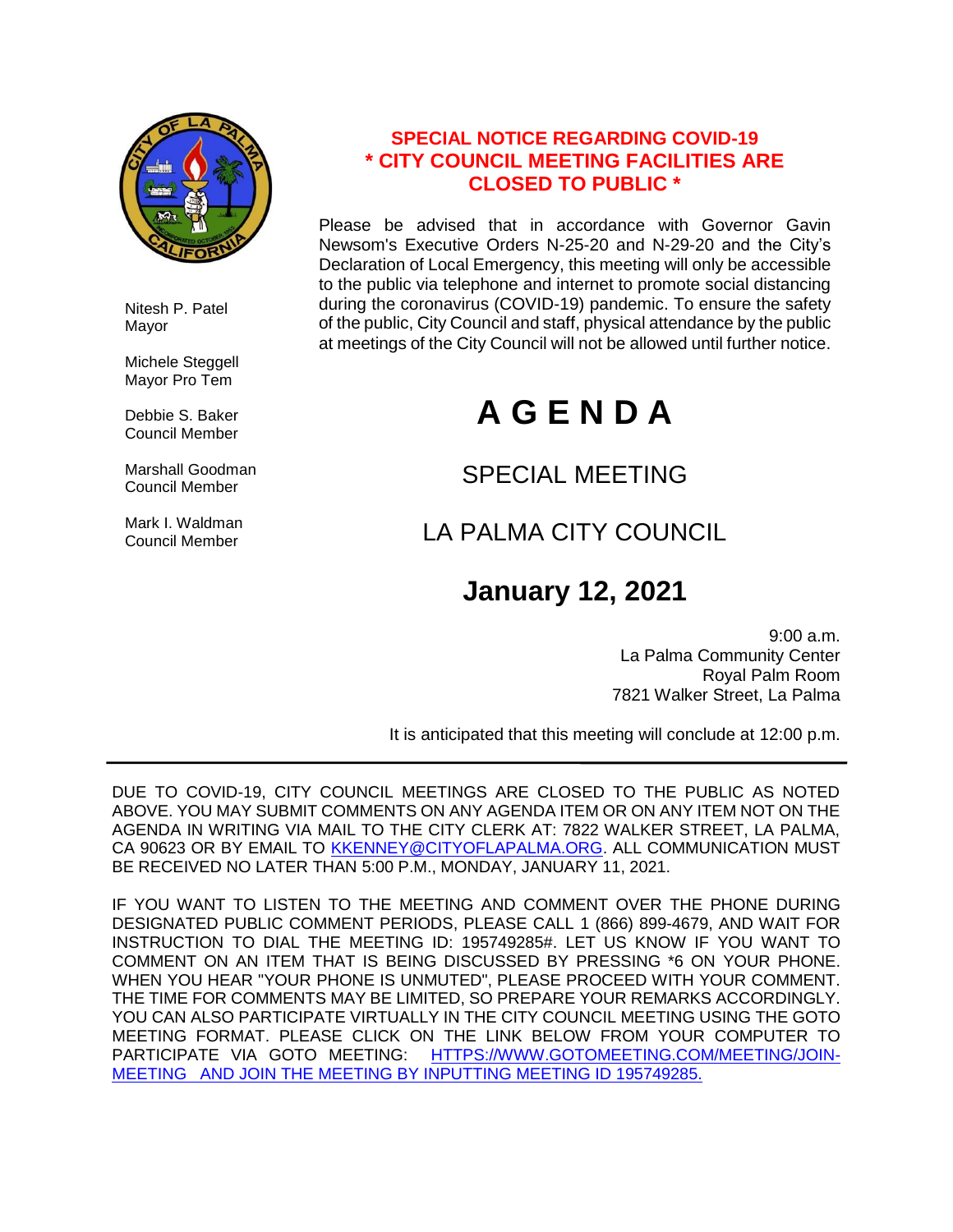IF YOU JUST WANT TO STREAM THE LIVE MEETING AND NOT MAKE COMMENTS, VISIT OUR WEBSITE STARTING AT 9:00 A.M. ON TUESDAY JANUARY 12, 2021: [HTTPS://WWW.CITYOFLAPALMA.ORG/511/STREAMING-MEDIA](https://www.cityoflapalma.org/511/Streaming-Media)

*PLEASE NOTE:* THE CITY COUNCIL IS MAKING EVERY EFFORT TO FOLLOW THE SPIRIT AND INTENT OF THE BROWN ACT AND OTHER APPLICABLE LAWS REGULATING THE CONDUCT OF PUBLIC MEETINGS, IN ORDER TO MAXIMIZE TRANSPARENCY AND PUBLIC ACCESS. IT WOULD BE APPRECIATED IF COMMUNICATIONS OF PUBLIC COMMENTS RELATED TO ITEMS ON THE AGENDA, OR ITEMS NOT ON THE AGENDA, ARE PROVIDED PRIOR TO THE COMMENCEMENT OF THE MEETING.

#### CALL TO ORDER

#### PLEDGE OF ALLEGIANCE

ROLL CALL: COUNCIL COUNCIL COUNCIL

#### ORAL COMMUNICATIONS (Time Limit: 5 Minutes Each)

Time has been reserved at this point in the Agenda for persons wishing to speak on any item that is not listed on the Agenda. By law, the City Council and Successor Agency are prohibited from taking action on such oral comments. The matter will be automatically referred to staff for appropriate response or action or will be placed on the Agenda of a future meeting. Matters listed on the Agenda may be addressed either at this time or at the time they are before the City Council for discussion.

#### REGULAR ITEM

#### 1. *[Strategic Planning and Goal Setting Session](https://www.cityoflapalma.org/DocumentCenter/View/10667/CCSR1_Strategic-Planning-Staff-Reportdocx)*

The City Council will meet for the purpose of conducting a Goal Planning Session and to set specific actions for 2021, including the Fiscal Year 2021-22 Budget. Discussion items will include, but are not limited to, the following topics: Long Term Fiscal Status, Zoning Codes, Infrastructure Needs and Capital Improvement Projects, Citizen Committees, City Programs and Services, Economic Development, Staffing, and Miscellaneous Projects.

#### ADJOURNMENT